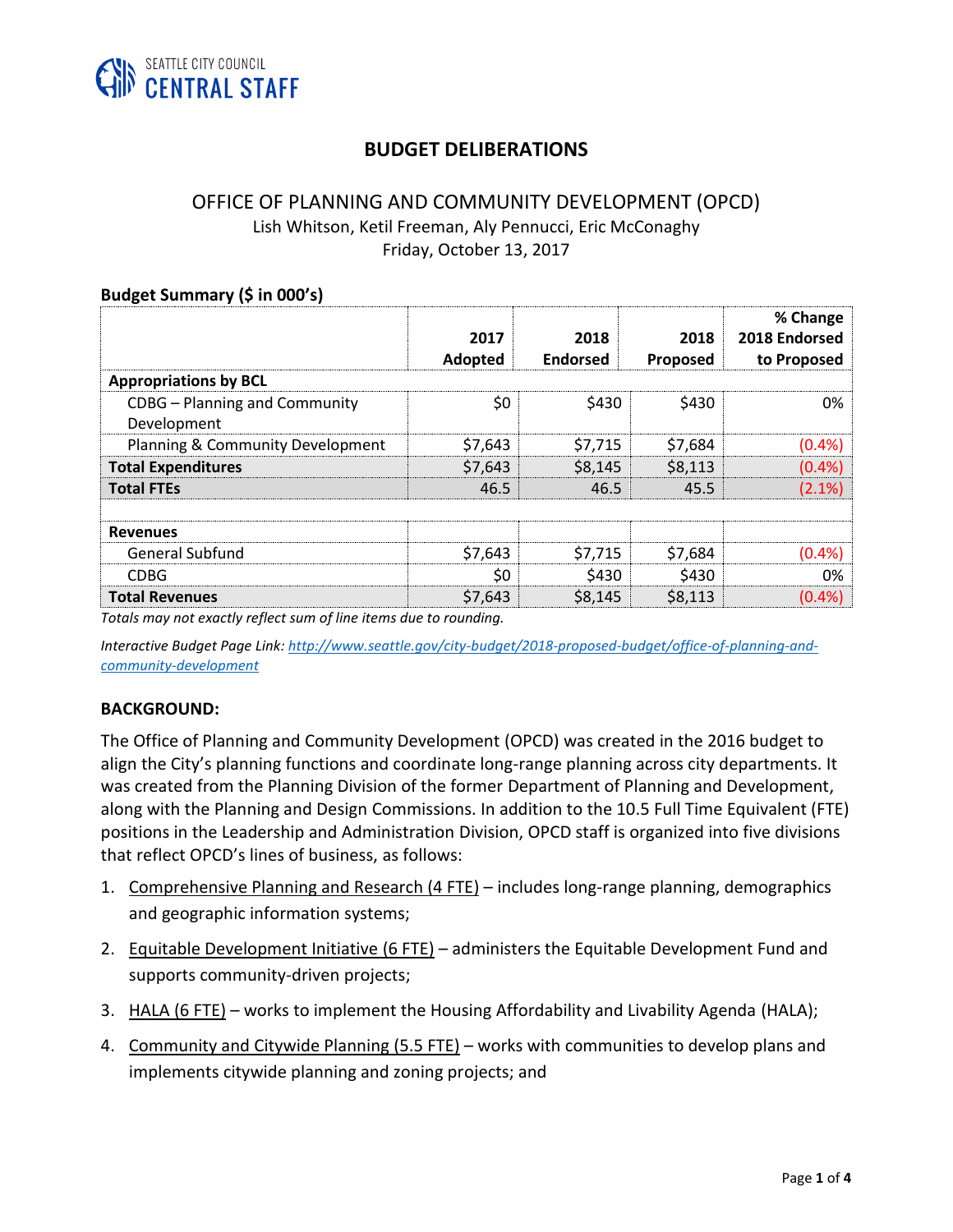5. Placemaking (7.0 FTE) – provides urban design and interdepartmental coordination to address the livability of neighborhoods as Seattle grows, including Center City planning, development of design guidelines and coordination with the Seattle School District.

The 2018 proposed budget makes minor changes to the OPCD's endorsed budget. The most significant changes are (1) a \$112,000 reduction in funding available for consultant services, (2) a \$50,000 increase in funding to support an Industrial Lands Environmental Impact Study, and (3) a \$75,000 increase to support feasibility analyses of community ownership of facilities in the South Park and Georgetown neighborhoods. The proposed budget also abrogates one vacant unfunded position.

### **ISSUE IDENTIFICATION:**

### **1. Impact Fees (Ketil Freeman)**

In the fall of 2014 the Council amended former Mayor Murray's proposed budget to appropriate \$300,000 to Finance General and imposed a proviso on the appropriation to begin development of a proposal for an impact fee program. Impact fees are fees assessed for capital improvements to serve growth associated with new development. In April 2015, the Mayor's Office recommended to the Council that the City pursue an impact fee program for parks and transportation facilities and recommended that the City continue to explore options with the Seattle School District to establish a program for schools. In 2015 and 2016, the City developed draft proposals for an impact fee program for parks and transportation. In 2017, the Council docketed amendments to the Comprehensive Plan directing OPCD to propose any further amendments necessary to establish the Comprehensive Plan basis for an impact fee program. There is approximately \$224,000 in Finance General to complete contracted work to support the creation of an impact fee program. OPCD has indicated that continued work on an impact fee program may be contingent on direction from the future Mayor.

#### **Options:**

- A. Impose a proviso on the current appropriation, which would be lifted after the Council and the future Mayor develop a shared work program for implementing an impact fee program;
- B. Transfer the appropriation to the Legislative Department and complete development of the impact fee program internally; or
- C. Adopt the Mayor's proposed budget.

# **2. Vacant Positions (Lish Whitson)**

OPCD currently has three vacant high-level positions. The Office anticipates filling two Strategic Advisor 3 (SA3) positions (\$161,138 each) this year. One would be for a real estate expert in the Equitable Development Division to help with financial analysis of proposals for use of Equitable Development Initiative funds and with Transit Oriented Development projects. The other SA3 would be a new position for a "Chief Placemaker" to lead the Placemaking Division of the Department. The final vacant position is an Executive 1 (\$156,680) in the Placemaking Division. The Office intends to explore a range of options and to hold this position vacant until the priorities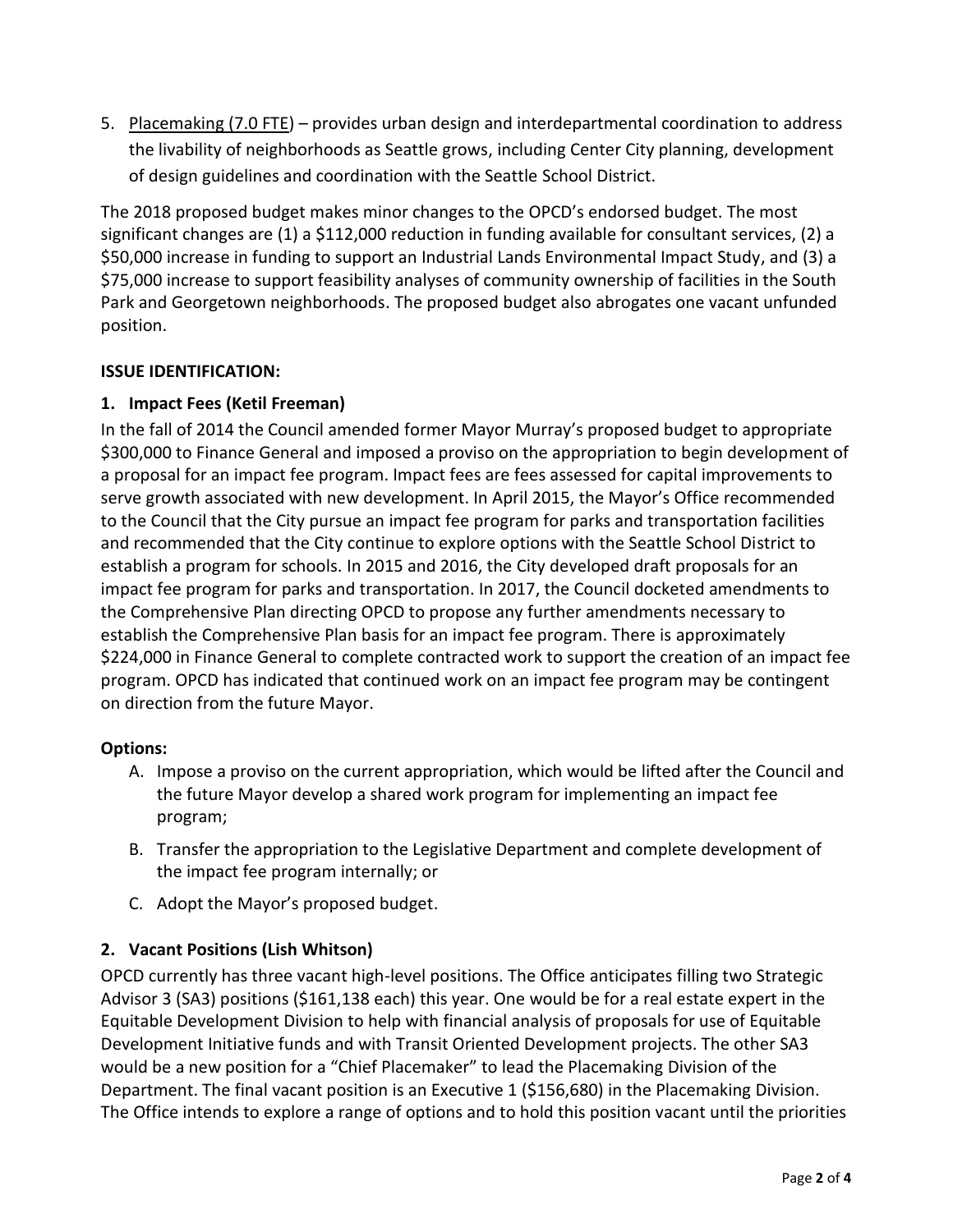of the new administration can be identified. The Council may want to redirect some or all of these resources to other priorities.

### **Options:**

- A. Cut one or more of these positions and redirect the funds to other priorities; or
- B. Adopt the Mayor's proposed budget.

## **BUDGET ACTIONS PROPOSED BY COUNCILMEMBERS AS OF 10/09/17:**

### **1. Community Planning Work Program (CM Juarez)**

Neighborhoods throughout the city, including the area around the future 130<sup>th</sup> light rail station, are anticipating significant changes. Neighborhood organizing leading to areawide planning, with potential zoning changes in the future, is needed to prepare for future growth and public investments like new light rail stations. To target this work to communities with the greatest need, Councilmember Juarez would proviso funds currently set aside for "New Community Planning Projects" (2 FTE) and ask OPCD to report back to Council on its proposed work plan, projected timeline, and scope of work. Information in the report would include, but are not limited to:

- Identification of which communities OPCD proposes to prioritize and why;
- What the new planning would entail; and
- How OPCD would partner with the Department of Neighborhoods, the Seattle Department of Transportation, and other appropriate departments to engage in community planning.

The type of work Councilmember Juarez envisions starting in 2018 and continuing over the next few years could include:

- Neighborhood leadership development, to coordinate current and future community gatherings, and organizing to identify investments and partnerships;
- Visioning for how the built environment could change, including potential zoning changes, to support future station areas; and
- Improvements to transit/bicycle/pedestrian routes to support a future station area.

The proviso would be lifted upon adoption of a resolution to approve and officially establish a community planning work program.

### **2. Add resources to develop a website to provide information to homeowners interested in building an accessory dwelling unit (ADU) (CM O'Brien)**

This proposal would add \$100,000 GSF in one-time 2018 funding to OPCD to create a comprehensive, interactive website to assist homeowners interested in building an ADU. The intent is to provide clear and accessible technical information about how to design, permit and build an ADU. The website would also connect homeowners with resources such as architects, builders and lenders who are familiar with ADU development. The website should be available in multiple languages. Example of sites designed by other organizations, such as Austin's [Alley Flats](http://thealleyflatinitiative.org/)  [Initiative,](http://thealleyflatinitiative.org/) would be used to inform this work. Developing an online tool would accomplish work requested in [Resolution 31547](http://clerk.ci.seattle.wa.us/~legislativeItems/Resolutions/Resn_31547.pdf) to market and promote production of ADUs to homeowners.